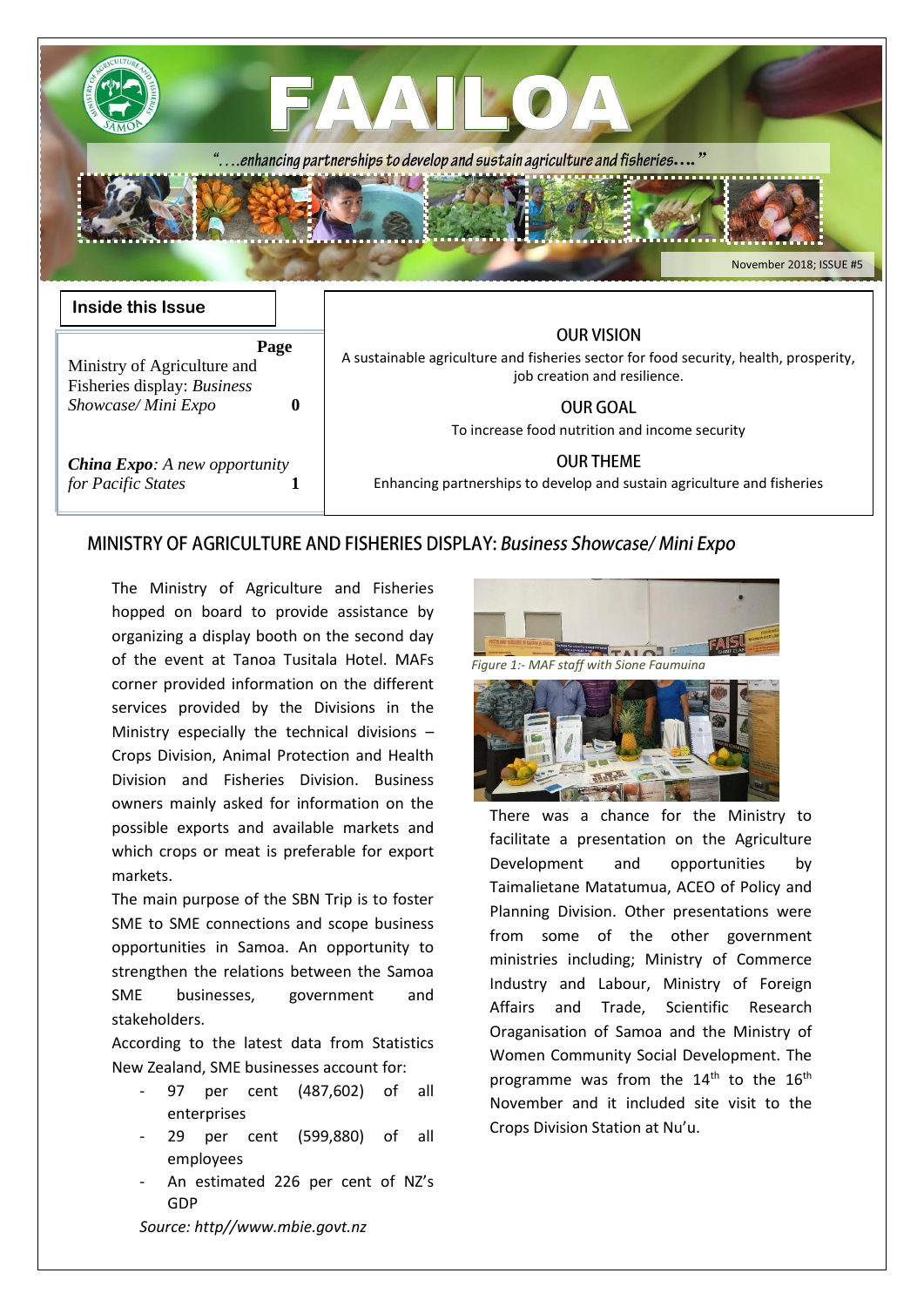# China Expo: a new opportunity for Pacific states?

#### *Source:- Samoa Observer*

The recent China International Imports Expo (held in Shanghai from 5-10 November) represented a valuable opportunity for Pacific Island countries (PICs) to promote their products to Chinese importers and consumers. The eight PICs that have diplomatic relations with China – Papua New Guinea (PNG), Fiji, Vanuatu, Samoa, Tonga, Federated States of Micronesia (FSM), Cook Islands and Niue – displayed their featured products (Table 1). Although the expo was designed to showcase China's commitment to promoting free trade and reducing its trade surplus with partner countries, the sheer scale of China's economy means that an imbalance in bilateral trade between China and PICs is ingrained.

By examining the trade relationship between China and the 14 PICs, I argue that while China's exports to the region have grown more steadily than its imports over the past decade, the imbalance is less serious if China's exports to the Republic of Marshall Islands (RMI) are excluded. There are practical ways to increase PICs' exports to China.

With this increase partly driven by the growing number of China funded infrastructure projects (especially to PNG). 1) Trade between China and individual PICs is also not evenly distributed. In 2016, RMI, PNG, Fiji, Solomon Islands and Samoa absorbed nearly 97 per cent of China's exports to the 14 PICs (a combined value of US \$5142 million).

As China's largest export destination in the Pacific, RMI deserves special attention. In 2016, China's total export to RMI exceeded US \$3953 million – 74.5 per cent of China's total export to the region – due solely to the fact that RMI is the world's second largest ship registry after Panama. The vast majority of Chinese exports to RMI are ships and boats, many of which are re-exported to other countries. In 2016, these products accounted for nearly US \$3648 million of the value of China's exports to RMI. This focus on shipping separates RMI from other PICs, as the latter import Chinese goods for domestic use. If transportation products are excluded from China's export to RMI (see Figure 1), China's exports and imports to the region are more balanced, with China even in trade deficit with PICs in seven of the ten years between

# **Table 1: Products featured by PICS at the SHANGHAI Expo**

| <b>PIC</b> | <b>Featured Products</b> |  |  |
|------------|--------------------------|--|--|
| <b>PNG</b> | Coffee, coconut oil,     |  |  |
|            | handmade<br>soap,        |  |  |
|            | handcrafts               |  |  |
| Fiji       | Skin care products,      |  |  |
|            | noni juice, noni tea,    |  |  |
|            | handcrafts, mineral      |  |  |
|            | water, beer              |  |  |
| Vanuatu    | Chocolate, mineral       |  |  |
|            | water, kava, juice       |  |  |
| Samoa      | Mineral water, beer,     |  |  |
|            | juice, jam, whisky,      |  |  |
|            | handcrafts               |  |  |
| Tonga      | Handcrafts, skin care    |  |  |
|            | products, coffee,        |  |  |
|            | vanilla                  |  |  |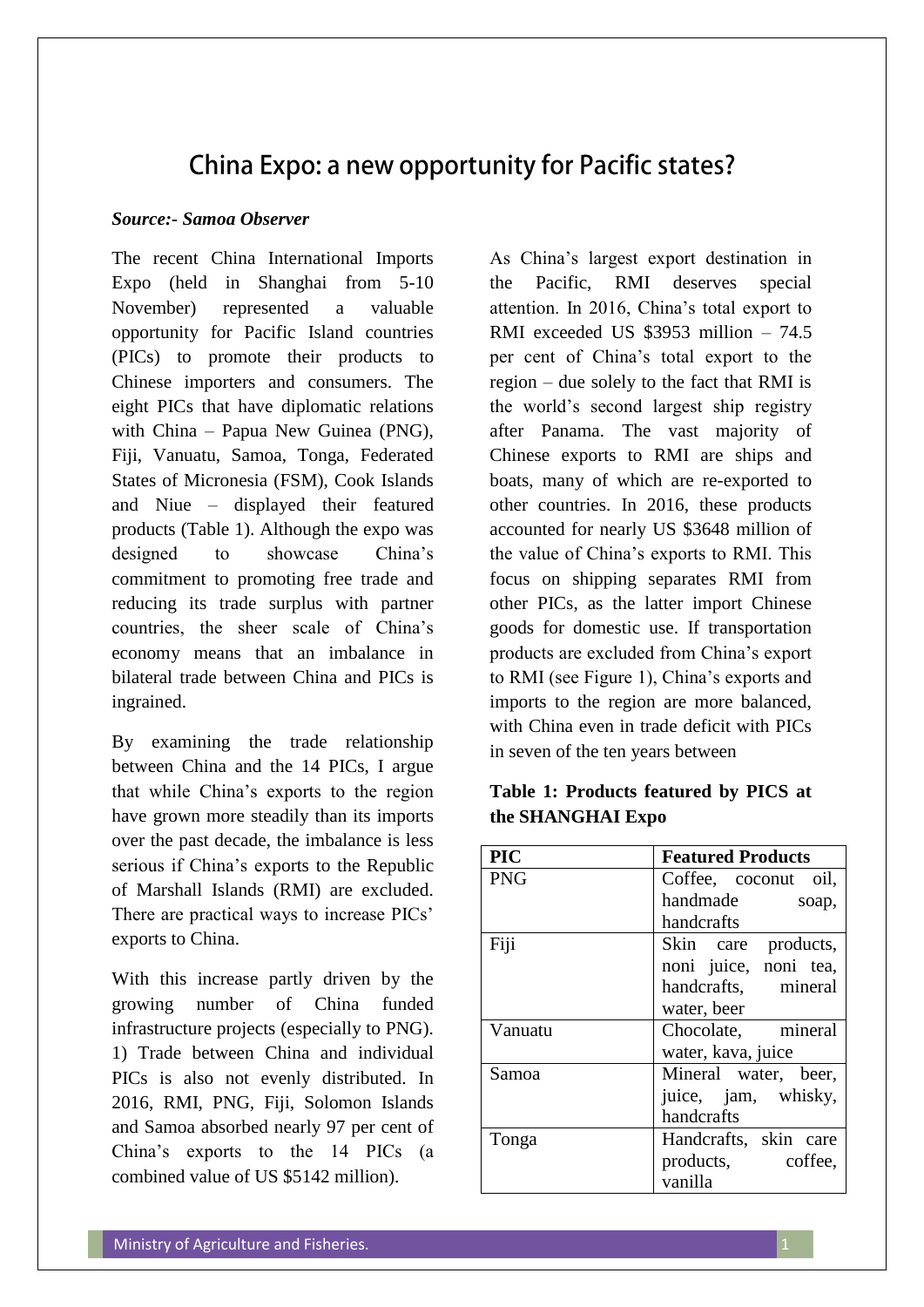| <b>FSM</b>   | Seasoning, handcrafts,<br>coconut oil, mineral<br>water, handmade soap, |
|--------------|-------------------------------------------------------------------------|
|              | noni juice                                                              |
| Cook Islands | Skin care products,                                                     |
|              | handcraft, black pearls                                                 |
| Nine         | Mineral water, noni                                                     |
|              | uice                                                                    |

## **UPS AND DOWNS**

An overview of bilateral merchandise trade between China and the 14 PICs for the period 2007 to 2016 is presented in Figure 1 below. China's exports underwent a more than six fold increase over the decade, notwithstanding declines in 2013 and 2014 largely caused by a reduction in exports to RMI of US \$400 and US \$200 million respectively. China's imports showed a slower growth pattern, with an overall increase of 315 per cent and fluctuations in imports in 2009, 2012 and 2016. The drop in 2016 reflected an import decrease of US \$144 million from PNG and US \$84 million from Solomon Islands.

## **Trade imbalance**

China is in trade surplus with PICs ant the gap is widening. As Figure 1 shows, China's exports to the 14 PICs exceeded its imports throughout the years 2007-16, 2007 and 2016.

PNG and Solomon Islands are China's principal import sources, representing 78.9 per cent and 18.2 per cent respectively of China's total imports from the 14 PICs in 2016. The extractive industries are a major focus of trade between China and energyrich PNG, with fuels constituting almost 47 per cent of China's imports from that country in 2016. Since December 2014, China has purchased the bulk of PNG's liquefied natural gas (LNG) and PNG is under contract to supply two million

tonnes of LNG per annum for 20 years to China Petroleum and Chemical Corporation. Solomon Island's main export to China is timber: in 2016, China purchased timber products to the value of US \$364.5 million, or nearly 97 per cent of its total imports from that country. China imports products such as timber, minerals and fish from other PICs as well.

## **Prospects of trade cooperation**

China's huge market presents opportunities for PICs with imports of mineral fuels and raw materials a continuing priority. PNG is China's most important trading partner in the region and the first PIC to sign up to China's Belt and Road Initiative. Despite its official relations with Taiwan, Solomon Islands' close economic ties with China may lead to a diplomatic shift in the future. With a growing middle class at home, China's demands for high-quality food and nutrition products from the Pacific, especially seafood, will increase. China is also showing interest in Pacific products such as beer (from Fiji) and noni juice (juice from a small tropical tree believed to be good for the heart).

However, PICs face severe obstacles in realizing this trade potential. The small scale of PIC economies reduces the competitiveness of their exports and technical capacity constraints persist. The lack of effective and efficient quarantine services in Tonga, for example, was a main deterrent to its export of squash to China until the two governments signed a phytosanitary protocol in November 2017. Insufficient processing capacity and poor packaging also limit the ability of PICs to add value to their exports. In addition, PICs face competition from similar products from Southeast Asia. These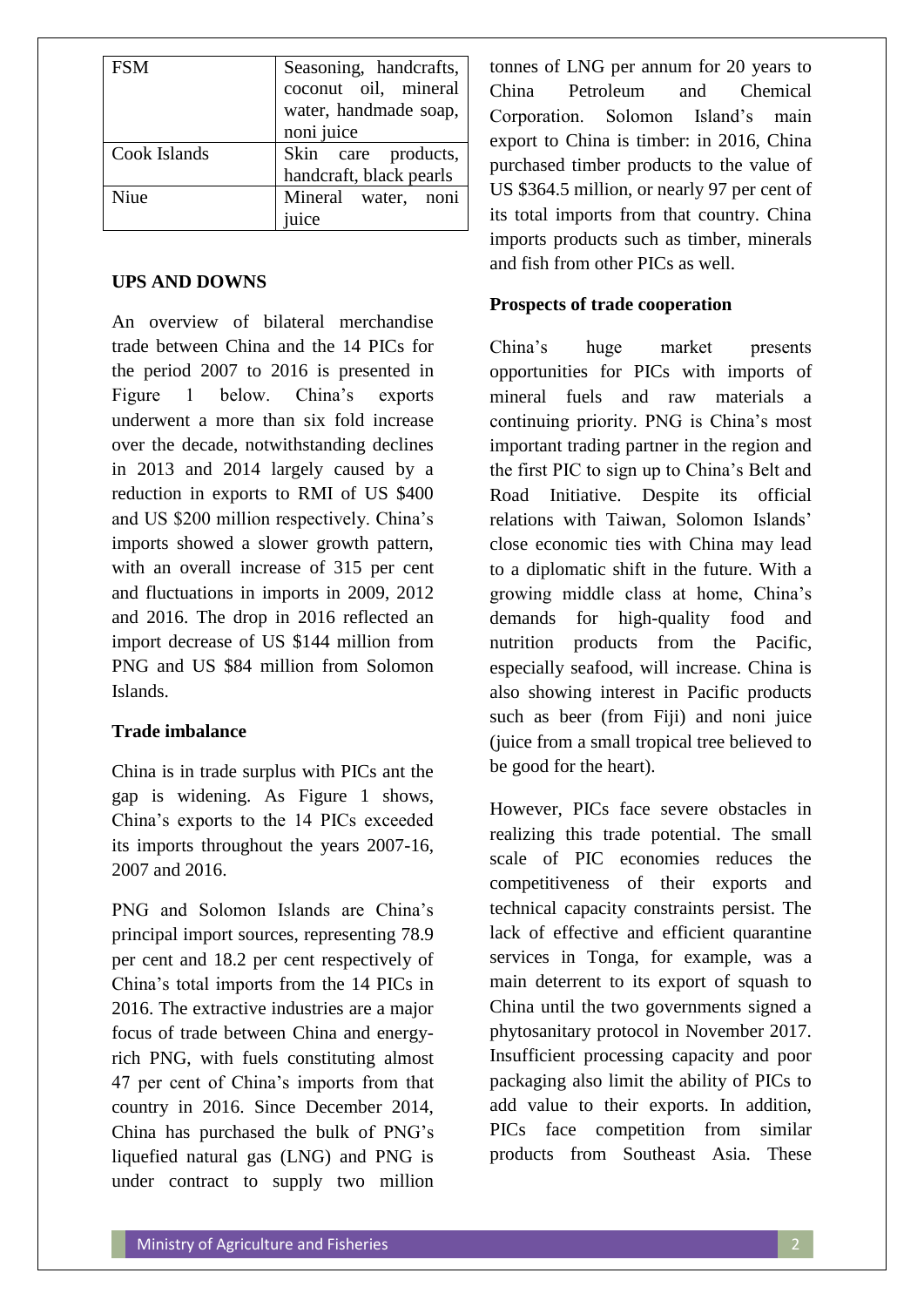challenges will not be addressed easily.

A possible way to ease the trade imbalance is for PICs to focus on one or two major products for exports to China. Tonga's squash industry, one of its main agricultural exports, provides an example. China's growing demands reignited interest in squash farming in Tonga. Starting with an initial shipment of 24 tonnes in January 2017, Tonga exported 248 tonnes of squash to China for that year. In 2018 the order has grown to 1000 tonnes, which exceeds Tonga's capacity as the industry's goal was to export 600-700 tonnes in 2018. However, the impact of drought is expected to reduce this target to 75-100 tonnes. While freight costs are high and the profit is low, the Tongan squash industry remains attracted to China as a steady market. (2)

PICs could also use Chinese scholarships and training programs to strengthen their capacity in product processing and quarantine inspection, thus increasing competitiveness and value-added exports. In the long run, more tailored efforts are needed from China and PICs to rectify the trade imbalance, which is specific to individual countries rather than the region as a whole.

*This post was originally published as Department of Pacific Affairs (DPA) in brief 2018/25.* 

- *(1) David Morris 1/11/2018. Chief Representative, Pacific Trade and Investment Commission (China), interview with author.*
- *(2) Minoru Nishi 3/11/2018 Managing Director, Nishi Trading Company (Tonga), interview with author.*

*The post China International Import Expo: a new opportunity for Pacific states? appeared first on Devpolicy Blog from the Development Policy Center.*